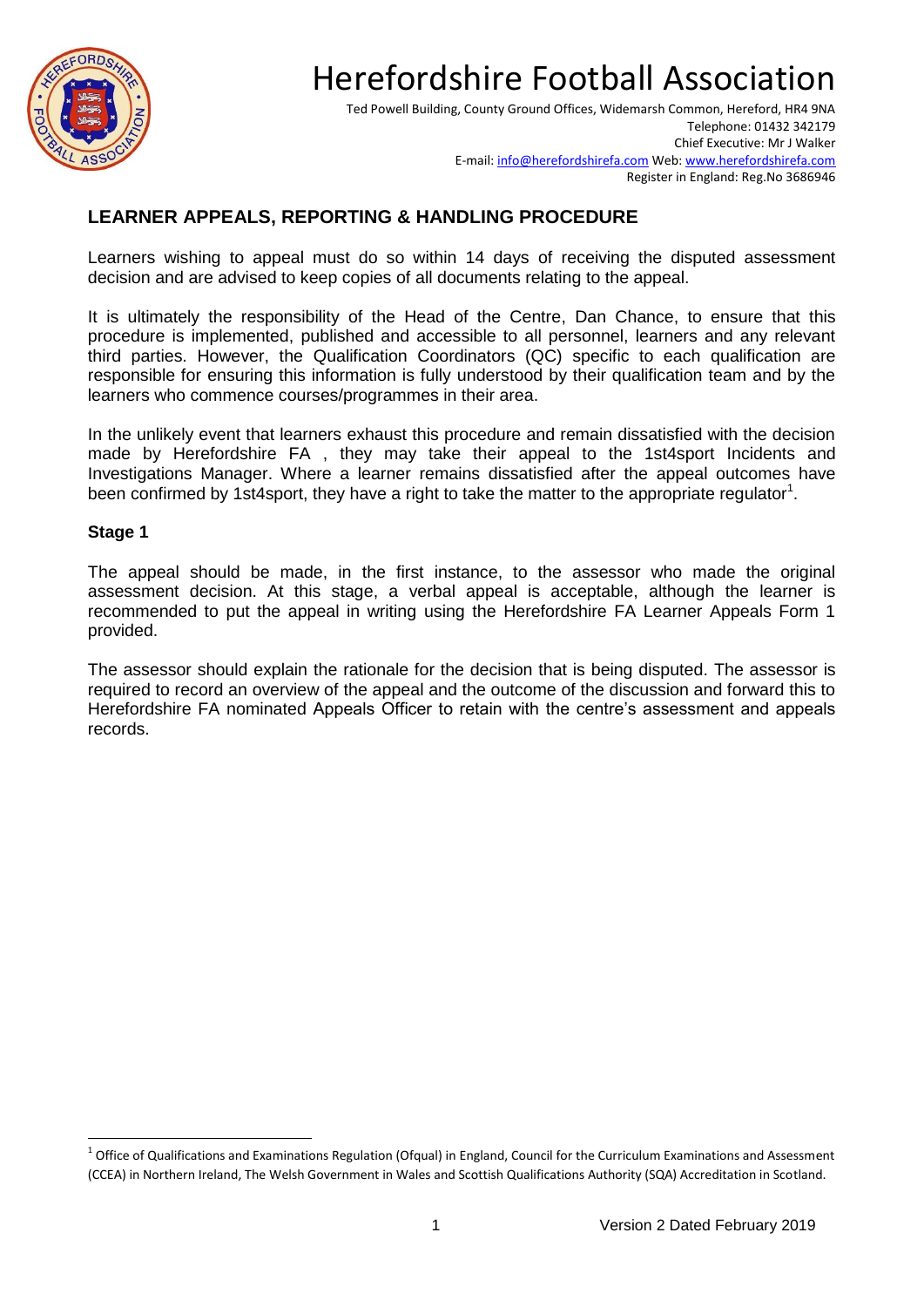

Ted Powell Building, County Ground Offices, Widemarsh Common, Hereford, HR4 9NA Telephone: 01432 342179 Chief Executive: Mr J Walker E-mail[: info@herefordshirefa.com](mailto:info@herefordshirefa.com) Web: [www.herefordshirefa.com](http://www.herefordshirefa.com/) Register in England: Reg.No 3686946

### **LEARNER APPEALS FORM 1 (Stage 1)**

Learners are required to complete this form when making an appeal against the outcomes of an assessment decision and forward to the Assessor.

| <b>Learner's Name</b>                                                 |  |             |  |
|-----------------------------------------------------------------------|--|-------------|--|
| <b>Date of Assessment</b>                                             |  |             |  |
| Name of Assessor (against whose<br>decision the appeal is being made) |  |             |  |
| <b>Nature of the Appeal</b>                                           |  |             |  |
|                                                                       |  |             |  |
|                                                                       |  |             |  |
|                                                                       |  |             |  |
|                                                                       |  |             |  |
|                                                                       |  |             |  |
| <b>Details of Original Assessment Decision</b>                        |  |             |  |
|                                                                       |  |             |  |
|                                                                       |  |             |  |
|                                                                       |  |             |  |
|                                                                       |  |             |  |
|                                                                       |  |             |  |
| <b>Learner's Signature</b>                                            |  | <b>Date</b> |  |

#### **To Be Completed By The Assessor**

| <b>Date of Meeting</b>      |             |  |
|-----------------------------|-------------|--|
| <b>Assessor Response</b>    |             |  |
|                             |             |  |
|                             |             |  |
|                             |             |  |
|                             |             |  |
|                             |             |  |
| <b>Assessor's Signature</b> | <b>Date</b> |  |
| <b>Learner's Signature</b>  | <b>Date</b> |  |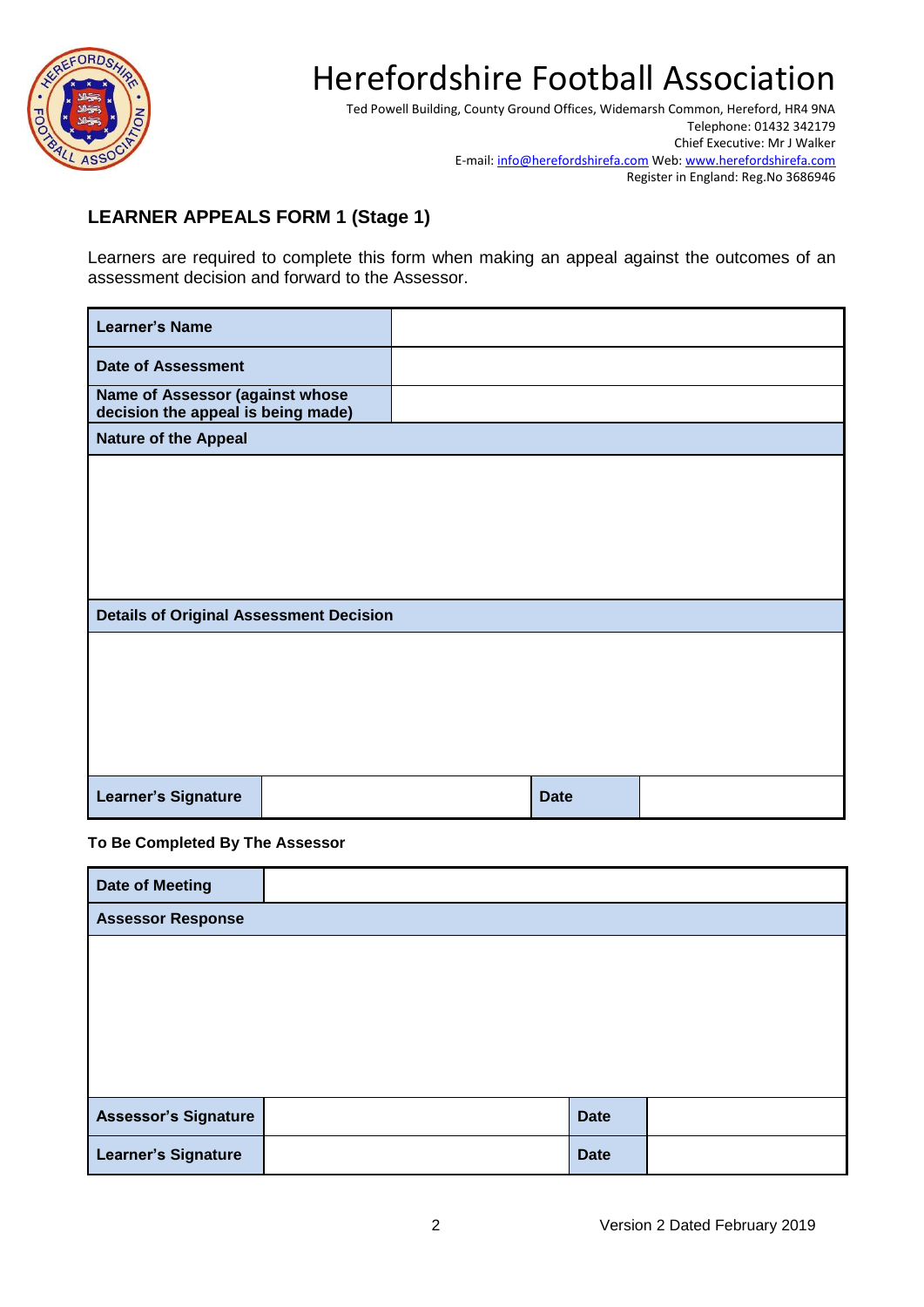

Ted Powell Building, County Ground Offices, Widemarsh Common, Hereford, HR4 9NA Telephone: 01432 342179 Chief Executive: Mr J Walker E-mail[: info@herefordshirefa.com](mailto:info@herefordshirefa.com) Web: [www.herefordshirefa.com](http://www.herefordshirefa.com/) Register in England: Reg.No 3686946

#### **Stage 2**

If learners remain dissatisfied with the assessment decision and wish to challenge the outcome of Stage 1, then an appeal in writing should be made to the Herefordshire FA Appeals Officer within 14 working days of the Stage 1 process, using the Herefordshire FA Learner Appeals Form 2.

The Appeals Officer will write to the learner to acknowledge receipt of the appeal within 10 working days and outline the course of action to be taken.

The Appeals Officer will carry out an investigation, ensuring that another appropriately qualified assessor and/or internal verifier is involved in the review, in addition to the relevant Qualification Coordinator specific to the qualification, and will write to the learner within 20 working days with the findings and a decision as to whether the appeal was justified.

Learners are required to provide as much information as possible regarding the disputed assessment decision. When completing the Appeals Form 2, information should include:

- the date and type of the assessment (ie observation of practical work, assessment of a set task/assignment, result of an internally assessed question paper).
- the name of the assessor involved.
- a brief outline of the reason for the appeal.
- any associated documents (ie learner evidence, record of feedback from the assessor involved).

#### **All Stage 2 Appeals should be sent to:**

Appeals Officer

Jonathan Walker

The Herefordshire FA, County Ground Offices, Widemarsh Common, Hereford, HR4 9NA

Upon receipt of the appeal the Appeals Officer will ensure an investigation is conducted with a focus on a review and/or reassessment of the learner's work against the assessment criteria for the qualification, where this is required.

One of the following decisions will be communicated to the learner by the Appeals Officer in writing within 10 working days of the decision having been made. This will be to either:

- uphold the original assessment decision.
- offer the learner an opportunity for a re-sit/reassessment free of charge.
- overturn the original decision.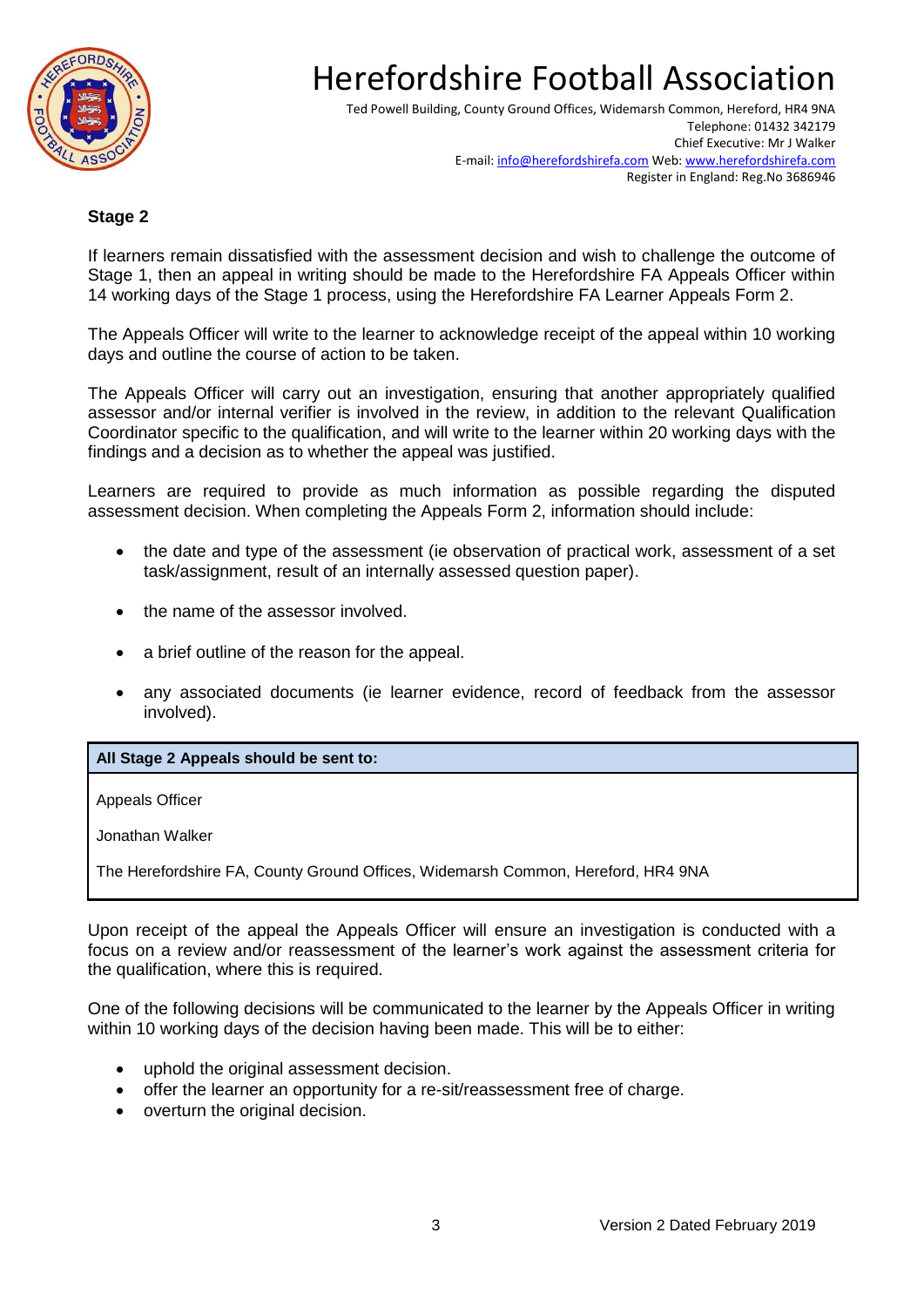

Ted Powell Building, County Ground Offices, Widemarsh Common, Hereford, HR4 9NA Telephone: 01432 342179 Chief Executive: Mr J Walker E-mail[: info@herefordshirefa.com](mailto:info@herefordshirefa.com) Web: [www.herefordshirefa.com](http://www.herefordshirefa.com/) Register in England: Reg.No 3686946

These decisions will be recorded on the Learner Appeal Form 2. The decision will also be communicated to the original assessor and alsoto any other individual who supported the investigation.

The Appeals Officer will also ensure that in the event of identification of any malpractice or maladministration, this is reported with recommendations for action to the awarding organisation. The awarding organisation will review the information and will report all outcomes to all relevant stakeholders.

Copies of records of appeals are retained with the assessment and appeals records. Herefordshire FA will retain records of appeals for a minimum period of five years.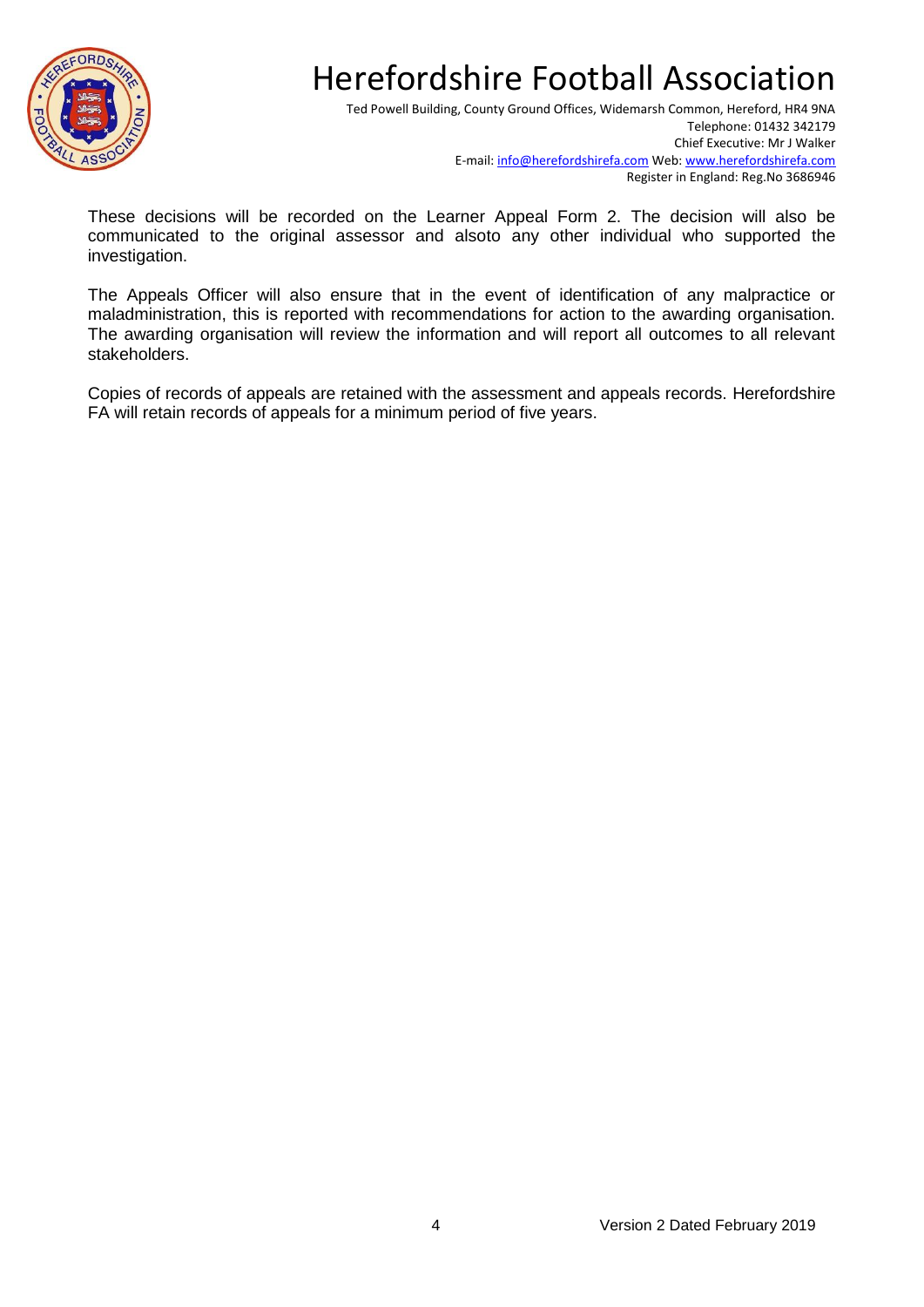

Ted Powell Building, County Ground Offices, Widemarsh Common, Hereford, HR4 9NA Telephone: 01432 342179 Chief Executive: Mr J Walker E-mail[: info@herefordshirefa.com](mailto:info@herefordshirefa.com) Web: [www.herefordshirefa.com](http://www.herefordshirefa.com/) Register in England: Reg.No 3686946

### **LEARNER APPEALS FORM 2 (Stage 2)**

Learners are required to complete this form and forward it to the Appeals Officer to make a formal appeal, if they are still dissatisfied after having appealed to their Assessor.

| <b>Learner's Name</b>                                                 |  |
|-----------------------------------------------------------------------|--|
| <b>Learner Registration Number</b>                                    |  |
| <b>Address</b>                                                        |  |
| <b>Email address</b>                                                  |  |
| <b>Contact Number</b>                                                 |  |
| Date of Assessment                                                    |  |
| <b>Date Appeal Submitted</b>                                          |  |
| Name of Assessor (against whose<br>decision the appeal is being made) |  |

Describe the reasons for your appeal as fully as possible. Please include **copies** of any associated documents (eg learner evidence, record of feedback from the assessor involved). Learners should keep a copy of this form.

| Type of Assessment and Nature of the Appeal    |                                                 |
|------------------------------------------------|-------------------------------------------------|
|                                                |                                                 |
|                                                |                                                 |
|                                                |                                                 |
|                                                |                                                 |
|                                                |                                                 |
|                                                | Please attach an additional sheet, if necessary |
|                                                |                                                 |
| <b>Details of Original Assessment Decision</b> |                                                 |
|                                                |                                                 |

Please attach an additional sheet, if necessary in addition to any supporting evidence

| <b>Learner Signature</b> | <b>Date</b> |  |
|--------------------------|-------------|--|
|--------------------------|-------------|--|

Please return this form to:

Jonathan Walker The Herefordshire FA, County Ground Offices, Widemarsh Common, Hereford, HR4 9NA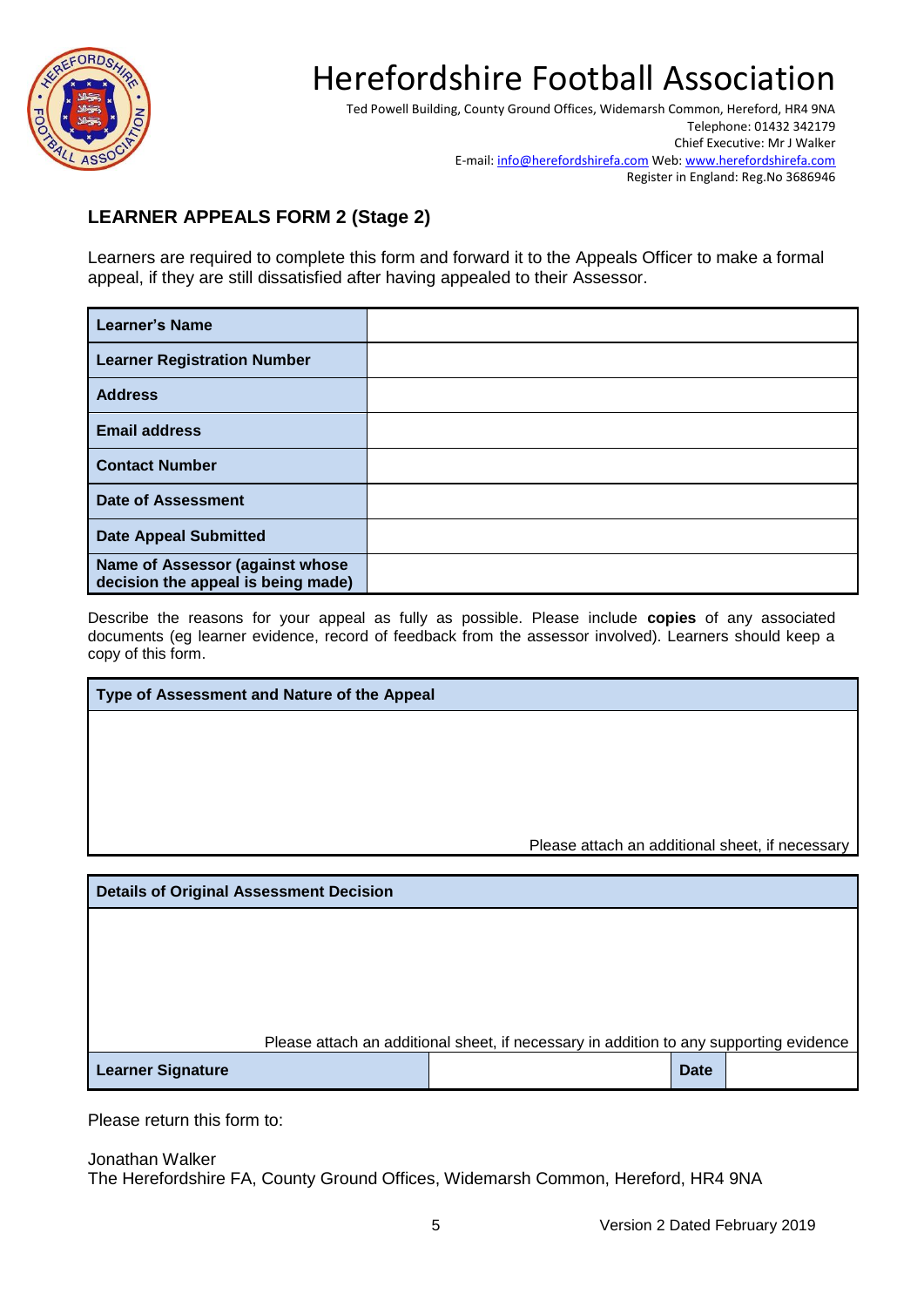

Ted Powell Building, County Ground Offices, Widemarsh Common, Hereford, HR4 9NA Telephone: 01432 342179 Chief Executive: Mr J Walker E-mail[: info@herefordshirefa.com](mailto:info@herefordshirefa.com) Web: [www.herefordshirefa.com](http://www.herefordshirefa.com/) Register in England: Reg.No 3686946

#### **To be completed by the Appeals Officer**

| Date of Appeal Investigation/Review        |  |
|--------------------------------------------|--|
| <b>Investigation / Review Participants</b> |  |
| <b>Investigation/Review Details</b>        |  |
|                                            |  |
|                                            |  |
|                                            |  |

| <b>Outcome (Tick one only)</b>                                            |  |             |  |
|---------------------------------------------------------------------------|--|-------------|--|
| Uphold the original assessment decision                                   |  |             |  |
| Offer the learner an opportunity for a re-sit/reassessment free of charge |  |             |  |
| Overturn the original decision                                            |  |             |  |
| <b>Assessor's Signature</b>                                               |  | <b>Date</b> |  |
| <b>Learner's Signature</b>                                                |  | <b>Date</b> |  |